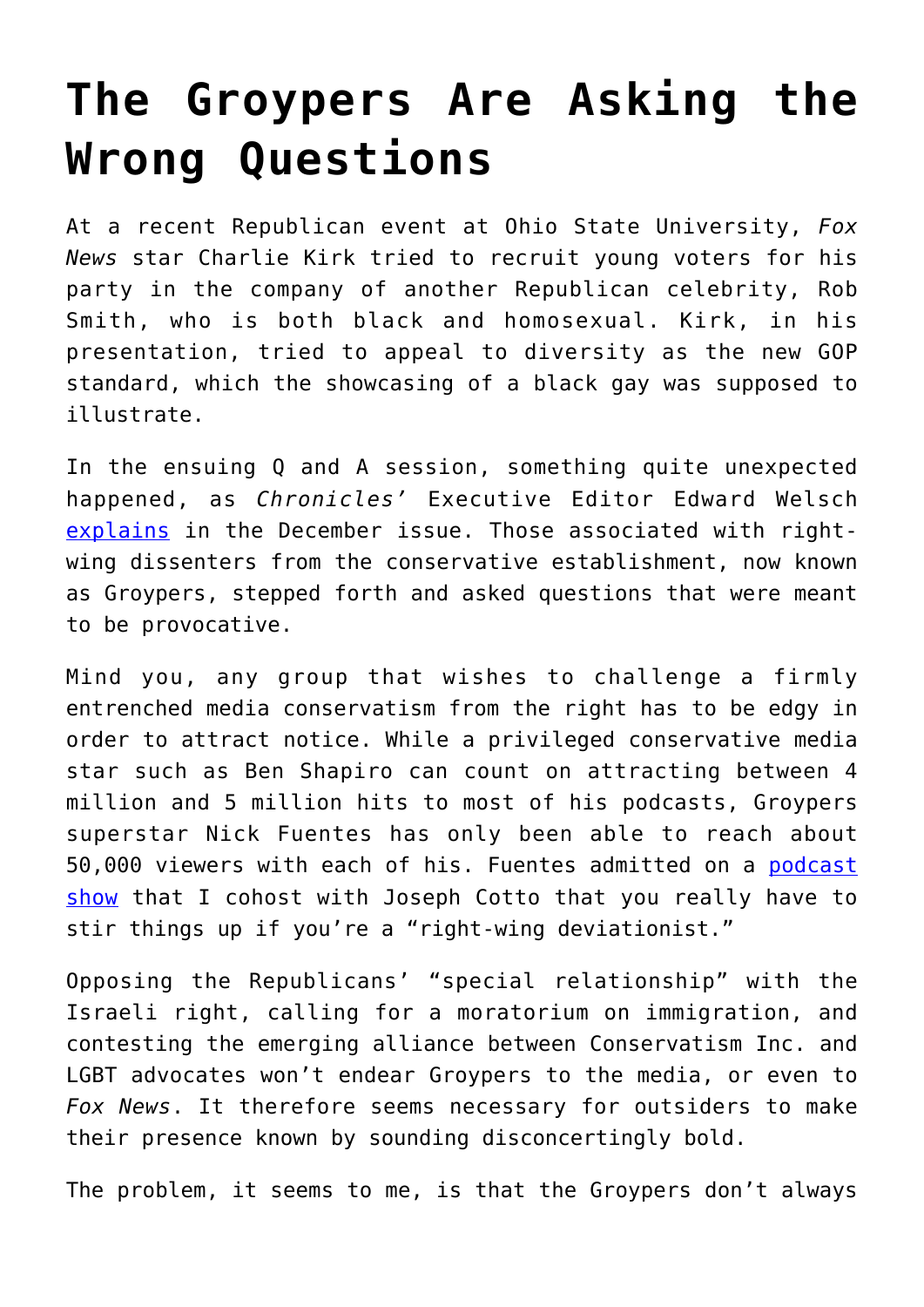ask questions very well. Take this one, for example, which one of their group asked at Ohio State. Although it rattled Kirk, this question might have been posed more effectively. "What if the president were to enact a policy that completely benefits the United States and her citizens but to the detriment of Israel. Would you support it, yes or no?" If Kirk had not flown off the handle, he might have responded, as any neoconservative or *Fox News* all-star could have, that it's inconceivable that the U.S. and Israel would ever have serious disagreements. Both countries embody democratic values and support human rights. Further, Kirk might have gone on, it is unimaginable that the U.S. would want to do anything to the detriment of Israel. Such an action would ultimately be to our detriment as well.

My point here is not that such a response would be factually persuasive or even entirely honest, but it would have had the effect of deflecting criticism without having to engage certain hard issues. Those issues would include the time and energy devoted by an American conservative movement to unconditionally defending the Likud coalition in Israel.

Is this frenetically pursued activity necessary for what claims to be an American right, especially since the conservative establishment has studiously ignored cultural issues that should concern us profoundly? While pushing us deeper and deeper into Middle Eastern adventures, this establishment never bothered to oppose key social issues, repeatedly yielding ground to the social left instead. Why is this enthusiastic devotion to Israeli hardliners a programmatic pillar of our conservative movement? This is how I would have framed the question, were I in the Groypers' shoes.

There are of course certain obvious answers to this question, and I won't hold back in providing some. One could mention the consuming interest of certain conservative movement sponsors in pushing their ultra-Zionist perspective, the effort to buy